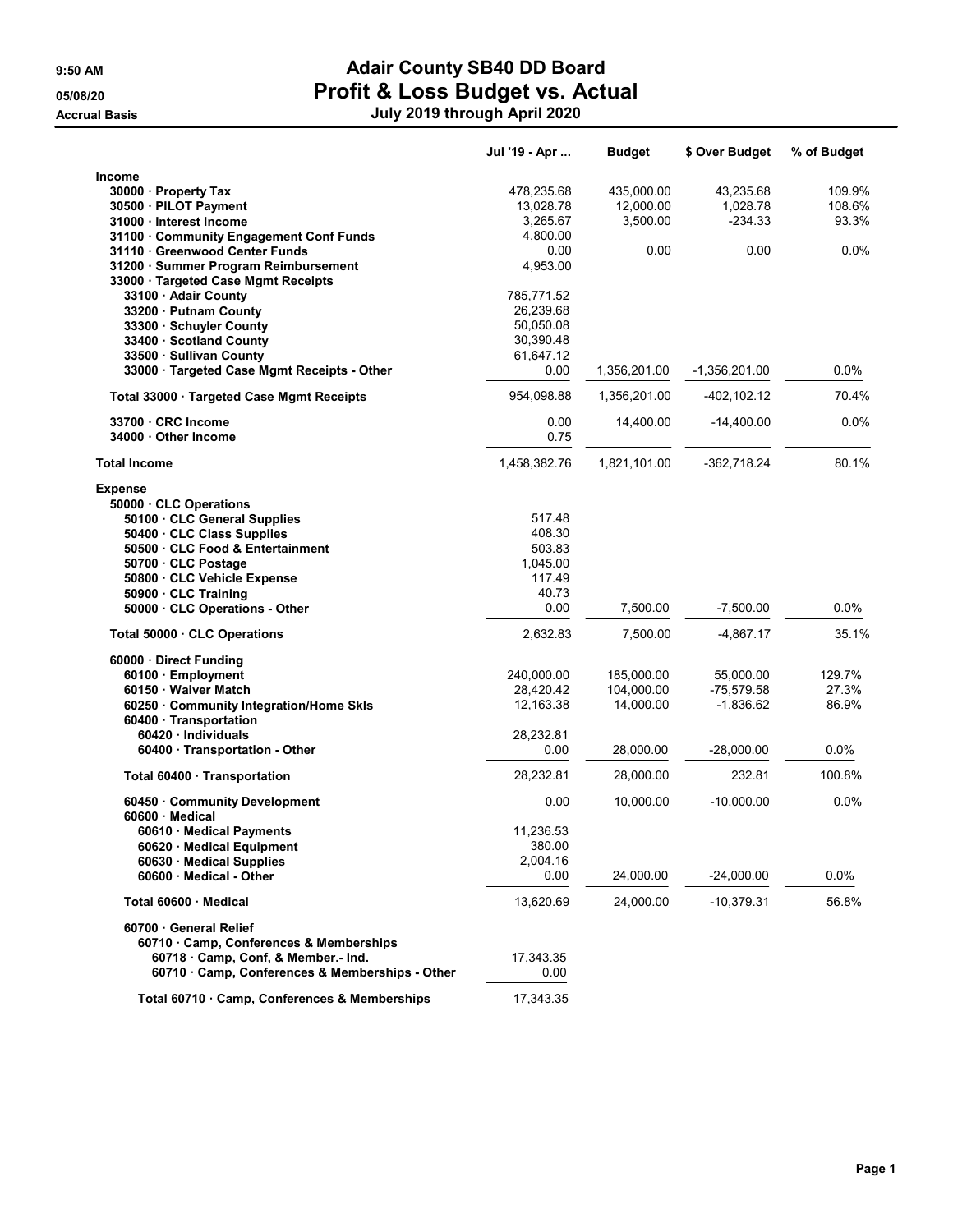|                                                                                             | Jul '19 - Apr         | <b>Budget</b> | \$ Over Budget | % of Budget      |
|---------------------------------------------------------------------------------------------|-----------------------|---------------|----------------|------------------|
| 60740 · Summer Program<br>60741 · Summer Program Payroll<br>60742 · Summer Program Stipends | 16,245.23<br>1,190.00 |               |                |                  |
| 60743 · Summer Program Vehicle Expense                                                      | 149.08                |               |                |                  |
| 60745 · Summer Program Supplies                                                             | 464.76                |               |                |                  |
| 60747 · Summer Program Recreation                                                           | 416.77<br>0.00        |               |                |                  |
| 60748 · Summer Program Training<br>60740 · Summer Program - Other                           | 0.00                  | 45,000.00     | $-45,000.00$   | 0.0%             |
| Total 60740 · Summer Program                                                                | 18,465.84             | 45,000.00     | -26,534.16     | 41.0%            |
| 60700 General Relief - Other                                                                | 11,412.57             | 12,000.00     | $-587.43$      | 95.1%            |
| Total 60700 · General Relief                                                                | 47,221.76             | 57,000.00     | $-9,778.24$    | 82.8%            |
| 60800 · Temporary Residential Supports                                                      | 2,551.19              | 3,000.00      | -448.81        | 85.0%            |
| Total 60000 Direct Funding                                                                  | 372,210.25            | 425,000.00    | $-52,789.75$   | 87.6%            |
| 60950 CRC Expense<br>61000 · Funding to Other Counties                                      | 0.00                  | 9,000.00      | $-9,000.00$    | 0.0%             |
| 61100 · Funding to Putnam County                                                            | 1,701.48              |               |                |                  |
| 61200 · Funding to Schuyler County                                                          | 10,375.05             |               |                |                  |
| 61300 · Funding to Scotland County                                                          | 1,529.79              |               |                |                  |
| 61400 · Funding to Sullivan County                                                          | 8,300.38              |               |                |                  |
| 61000 · Funding to Other Counties - Other                                                   | 0.00                  | 35,000.00     | $-35,000.00$   | $0.0\%$<br>62.6% |
| Total 61000 · Funding to Other Counties<br>70000 · Targeted Case Mgmt Expense               | 21,906.70             | 35,000.00     | $-13,093.30$   |                  |
| 75000 · Sullivan County                                                                     |                       |               |                |                  |
| 75160 Translation Services                                                                  | 31.25                 |               |                |                  |
| Total 75000 · Sullivan County                                                               | 31.25                 |               |                |                  |
| Total 70000 · Targeted Case Mgmt Expense                                                    | 31.25                 |               |                |                  |
| 80000 · Programming - Indirect<br>80500 Accreditation                                       | 0.00                  | 10,000.00     | $-10,000.00$   | 0.0%             |
| 81000 · Board Expense                                                                       | 454.00                | 2,000.00      | $-1,546.00$    | 22.7%            |
| 82000 Governmental Relations                                                                | 0.00                  | 500.00        | $-500.00$      | 0.0%             |
| 83000 Conferences/Workshops                                                                 |                       |               |                |                  |
| 83200 Conferences/Workshop-CLC                                                              | 10.00                 |               |                |                  |
| 83300 Conferences/Workshops-General                                                         | 3,459.68              |               |                |                  |
| 83000 Conferences/Workshops - Other                                                         | 1,359.13              | 5,750.00      | -4,390.87      | 23.6%            |
| Total 83000 · Conferences/Workshops                                                         | 4,828.81              | 5,750.00      | $-921.19$      | 84.0%            |
| 83500 · Depreciation Expense                                                                | 0.00                  | 50,000.00     | $-50,000.00$   | 0.0%             |
| 84000 Dues and Memberships<br>85000 Employee Travel                                         | 3,523.24              | 4,000.00      | -476.76        | 88.1%            |
| 70400 · TCM Admin Mileage                                                                   | 1,152.04              |               |                |                  |
| 71150 · TCM Adair Mileage                                                                   | 6,504.77              |               |                |                  |
| 72150 · TCM Putnam Mileage                                                                  | 1,698.19              |               |                |                  |
| 73150 · TCM Schuyler Mileage                                                                | 2,160.43              |               |                |                  |
| 74150 TCM Scotland Mileage                                                                  | 894.01                |               |                |                  |
| 75150 · TCM Sullivan Mileage                                                                | 2,836.09              |               |                |                  |
| 85000 · Employee Travel - Other                                                             | 5,005.01              | 30,000.00     | $-24,994.99$   | 16.7%            |
| Total 85000 · Employee Travel                                                               | 20,250.54             | 30,000.00     | -9,749.46      | 67.5%            |
| 86000 · Insurance<br>86100 Directors & Officers                                             | 425.00                |               |                |                  |
| 86300 · Property Insurance                                                                  | 11,952.00             |               |                |                  |
| 86500 · Workers' Compensation                                                               | 7,618.00              |               |                |                  |
| 86000 Insurance - Other                                                                     | 0.00                  | 26,000.00     | $-26,000.00$   | 0.0%             |
|                                                                                             |                       |               |                |                  |
| Total 86000 · Insurance                                                                     | 19,995.00             | 26,000.00     | $-6,005.00$    | 76.9%            |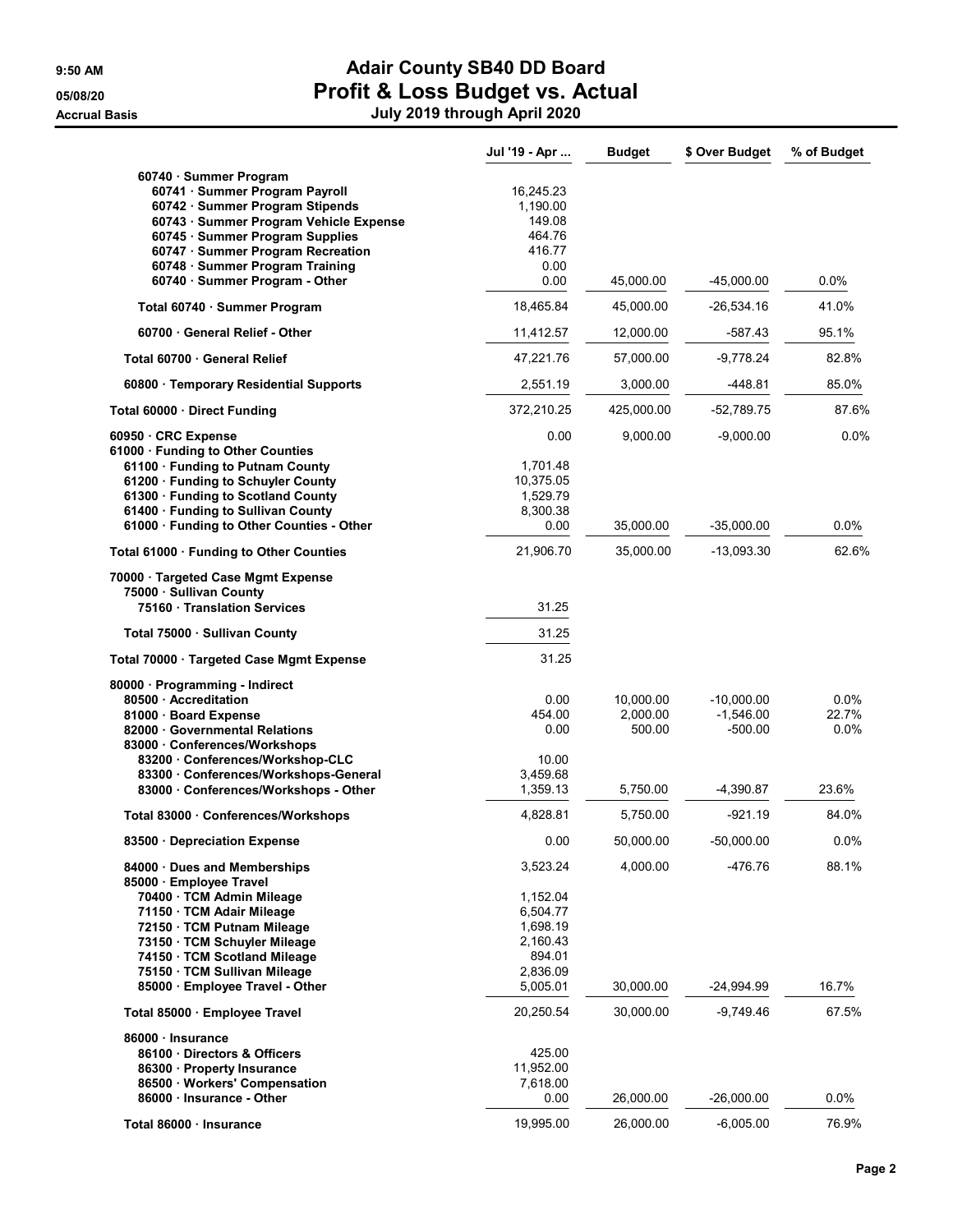|                                                                                             | Jul '19 - Apr        | <b>Budget</b> | \$ Over Budget | % of Budget |
|---------------------------------------------------------------------------------------------|----------------------|---------------|----------------|-------------|
| 87000 Office Expenses<br>87100 Office Supplies                                              |                      |               |                |             |
| 87110 Office Supplies-Country Club                                                          | 681.57               |               |                |             |
| 87120 Office Supplies-McPherson<br>87100 Office Supplies - Other                            | 4,513.25<br>1,344.52 | 8,000.00      | $-6,655.48$    | 16.8%       |
| Total 87100 · Office Supplies                                                               | 6,539.34             | 8,000.00      | -1,460.66      | 81.7%       |
| 87200 · Postage                                                                             |                      |               |                |             |
| 87210 · Postage-General                                                                     | 924.50               |               |                |             |
| 87220 · Postage-TCM                                                                         | 665.59               |               |                |             |
| 87200 Postage - Other                                                                       | 0.00                 | 2,000.00      | $-2,000.00$    | 0.0%        |
| Total 87200 · Postage                                                                       | 1,590.09             | 2,000.00      | $-409.91$      | 79.5%       |
| 87300 Advertising/Marketing                                                                 | 605.00               | 3,000.00      | $-2,395.00$    | 20.2%       |
| 87400 Copier                                                                                |                      |               |                |             |
| 87420 Copier-McPherson                                                                      | 3,384.48             |               |                |             |
| 87400 Copier - Other                                                                        | 0.00                 | 4,500.00      | $-4,500.00$    | 0.0%        |
| Total 87400 · Copier                                                                        | 3,384.48             | 4,500.00      | -1,115.52      | 75.2%       |
| 87450 Employee Retention/Appreciation<br>87700 · Building Maintenance<br>87710 · Janitorial | 1,756.31             | 3,500.00      | $-1,743.69$    | 50.2%       |
| 87711 Janitorial-Country Club                                                               | 5,386.26             |               |                |             |
| 87712 Janitorial-McPherson                                                                  | 7,063.87             |               |                |             |
| 87710 Janitorial - Other                                                                    | 12.20                |               |                |             |
| Total 87710 · Janitorial                                                                    | 12,462.33            |               |                |             |
| 87715 · Elevator/Lift Expense<br>87720 Lawn Care                                            | 1,988.56             |               |                |             |
| 87721 · Lawn Care-Country Club<br>87722 Lawn Care-McPherson                                 | 800.00<br>225.00     |               |                |             |
|                                                                                             |                      |               |                |             |
| Total 87720 · Lawn Care                                                                     | 1,025.00             |               |                |             |
| 87730 · Snow Removal                                                                        |                      |               |                |             |
| 87731 · Snow Removal-Country Club<br>87732 · Snow Removal-McPherson                         | 1,102.50<br>1,132.50 |               |                |             |
| Total 87730 · Snow Removal                                                                  | 2,235.00             |               |                |             |
|                                                                                             |                      |               |                |             |
| 87700 · Building Maintenance - Other                                                        | 0.00                 | 20,000.00     | $-20,000.00$   | 0.0%        |
| Total 87700 · Building Maintenance                                                          | 17,710.89            | 20,000.00     | -2,289.11      | 88.6%       |
| 87800 · Software & Technology                                                               |                      |               |                |             |
| 87810 Soft & Tech-Country Club<br>87820 · Soft & Tech-McPherson                             | 104.00<br>8,632.00   |               |                |             |
| 87830 · Soft & Tech- Managed IT                                                             | 33,444.20            |               |                |             |
| 87800 Software & Technology - Other                                                         | 2,220.00             | 55,000.00     | -52,780.00     | 4.0%        |
| Total 87800 · Software & Technology                                                         | 44,400.20            | 55,000.00     | $-10,599.80$   | 80.7%       |
| Total 87000 · Office Expenses                                                               | 75,986.31            | 96,000.00     | -20,013.69     | 79.2%       |
| 87500 · Personnel                                                                           |                      |               |                |             |
| 51000 CLC Personnel                                                                         |                      |               |                |             |
| 51100 CLC Center Salary Expense                                                             | 57,617.45            |               |                |             |
| Total 51000 · CLC Personnel                                                                 | 57,617.45            |               |                |             |
| 66000 Payroll Expenses                                                                      |                      |               |                |             |
| 66500 · Salary Sick                                                                         | 23,395.80            |               |                |             |
| 66700 · Salary Vacation                                                                     | 33,367.96            |               |                |             |
| 66000 · Payroll Expenses - Other                                                            | 59,729.69            |               |                |             |
| Total 66000 · Payroll Expenses                                                              | 116,493.45           |               |                |             |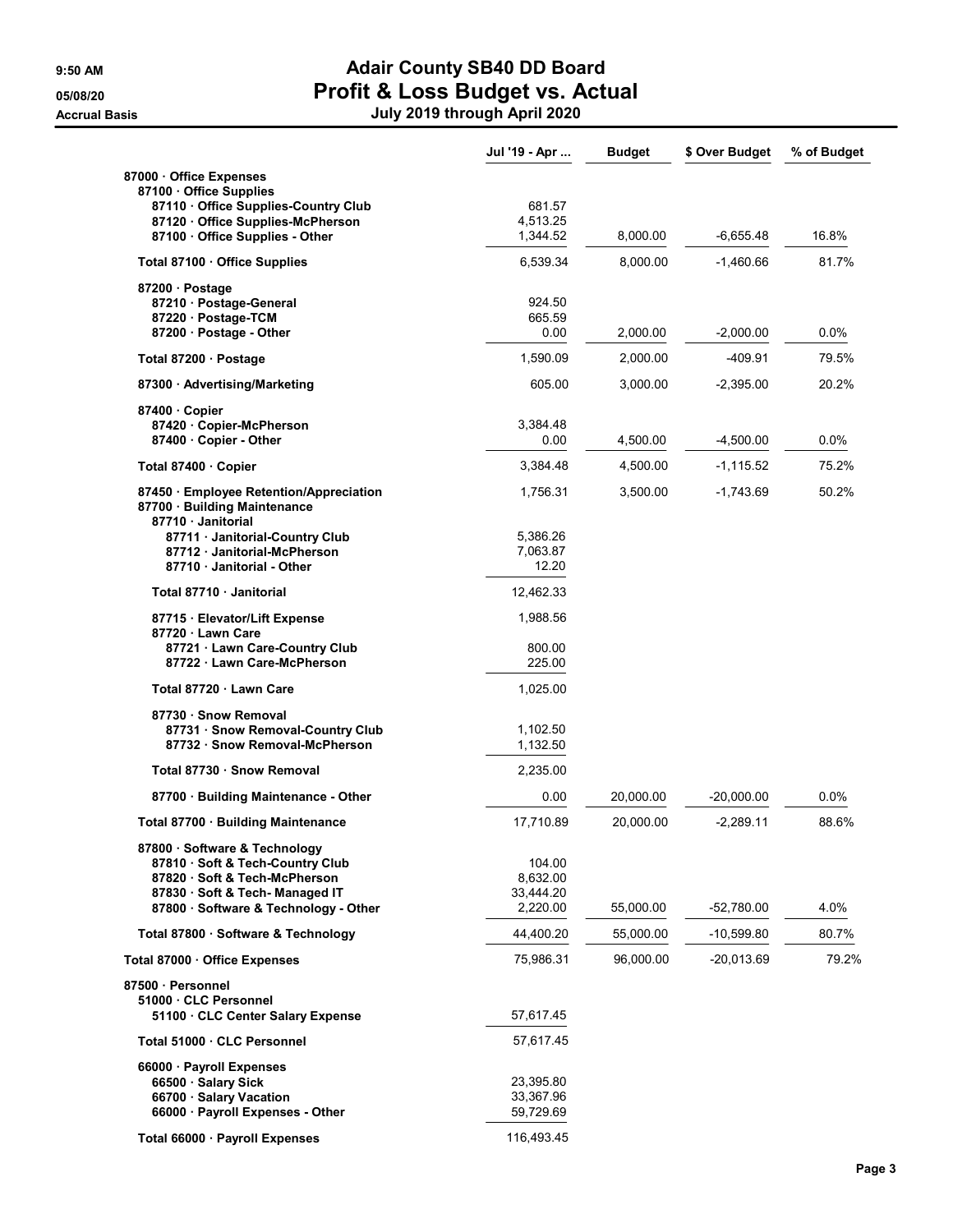|                                         | Jul '19 - Apr | <b>Budget</b> | \$ Over Budget  | % of Budget |
|-----------------------------------------|---------------|---------------|-----------------|-------------|
| 70300 TCM Admin Salary                  | 85,830.64     |               |                 |             |
| 71110 · TCM Adair Salary Expense        | 269,775.57    |               |                 |             |
| 71115 · TCM Adair Overtime              | 886.44        |               |                 |             |
| 72110 · TCM Putnam Salary Expense       | 16,009.15     |               |                 |             |
| 73110 · TCM Schuyler Salary Expense     | 31,519.26     |               |                 |             |
| 74110 · TCM Scotland Salary Expense     | 13.210.95     |               |                 |             |
| 75110 · TCM Sullivan Salary Expense     | 35,391.58     |               |                 |             |
| 87510 · Salary Expense                  | 144,563.08    |               |                 |             |
| 87540 · Employee Benefits               | 204,586.50    |               |                 |             |
| 87550 · Unemployment Tax                | 1,638.80      |               |                 |             |
| 87500 · Personnel - Other               | 0.00          | 1,233,127.23  | $-1,233,127.23$ | 0.0%        |
| Total 87500 · Personnel                 | 977,522.87    | 1,233,127.23  | -255,604.36     | 79.3%       |
| 88000 Professional Services             |               |               |                 |             |
| 88100 Audit                             | 3,975.00      | 3,900.00      | 75.00           | 101.9%      |
| 88200 Legal Services                    | 345.00        | 2,000.00      | $-1,655.00$     | 17.3%       |
| 88300 Consulting                        | 0.00          | 1,000.00      | $-1,000.00$     | 0.0%        |
| Total 88000 · Professional Services     | 4,320.00      | 6,900.00      | -2,580.00       | 62.6%       |
| 88500 Training                          |               |               |                 |             |
| 76000 · TCM Training                    | 1,125.25      |               |                 |             |
| 88500 Training - Other                  | 11,312.95     | 15,000.00     | $-3,687.05$     | 75.4%       |
| Total 88500 · Training                  | 12,438.20     | 15,000.00     | $-2,561.80$     | 82.9%       |
| 89000 Utilities                         |               |               |                 |             |
| 89100 · Electricity                     |               |               |                 |             |
| 89110 · Electricity-Country Club        | 1,900.54      |               |                 |             |
| 89130 · Electricity-314 E McPherson     | 3,735.28      |               |                 |             |
| 89100 · Electricity - Other             | 0.00          | 7,000.00      | $-7,000.00$     | $0.0\%$     |
| Total 89100 · Electricity               | 5,635.82      | 7,000.00      | $-1,364.18$     | 80.5%       |
| 89200 Gas                               |               |               |                 |             |
| 89210 Gas-Country Club                  | 514.21        |               |                 |             |
| 89220 Gas-McPherson                     | 648.43        |               |                 |             |
| 89200 Gas - Other                       | 0.00          | 2,500.00      | $-2,500.00$     | 0.0%        |
| Total 89200 · Gas                       | 1,162.64      | 2,500.00      | $-1,337.36$     | 46.5%       |
| 89300 Trash                             |               |               |                 |             |
| 89310 · Trash-Country Club              | 802.34        |               |                 |             |
| 89320 Trash-McPherson                   | 822.95        |               |                 |             |
| 89300 Trash - Other                     | 0.00          | 2,000.00      | -2,000.00       | $0.0\%$     |
| Total 89300 · Trash                     | 1,625.29      | 2,000.00      | $-374.71$       | 81.3%       |
| 89400 · Telephone & Internet            |               |               |                 |             |
| 70250 · TCM On Call Phone               | 1,626.01      |               |                 |             |
| 89410 · Telephone & Internet-Country CI | 1,566.95      |               |                 |             |
| 89420 · Telephone & Internet-McPherson  | 8,936.44      |               |                 |             |
| 89400 · Telephone & Internet - Other    | 0.00          | 11,000.00     | $-11,000.00$    | $0.0\%$     |
| Total 89400 · Telephone & Internet      | 12,129.40     | 11,000.00     | 1,129.40        | 110.3%      |
| 89500 Water and Sewer                   |               |               |                 |             |
| 89510 Water and Sewer-Country Club      | 471.10        |               |                 |             |
| 89520 Water and Sewer-McPherson         | 776.30        |               |                 |             |
| 89500 Water and Sewer - Other           | 0.00          | 1,700.00      | $-1,700.00$     | 0.0%        |
| Total 89500 · Water and Sewer           | 1,247.40      | 1,700.00      | -452.60         | 73.4%       |
| Total 89000 Utilities                   | 21,800.55     | 24,200.00     | $-2,399.45$     | 90.1%       |
| Total 80000 · Programming - Indirect    | 1,141,119.52  | 1,503,477.23  | $-362, 357.71$  | 75.9%       |